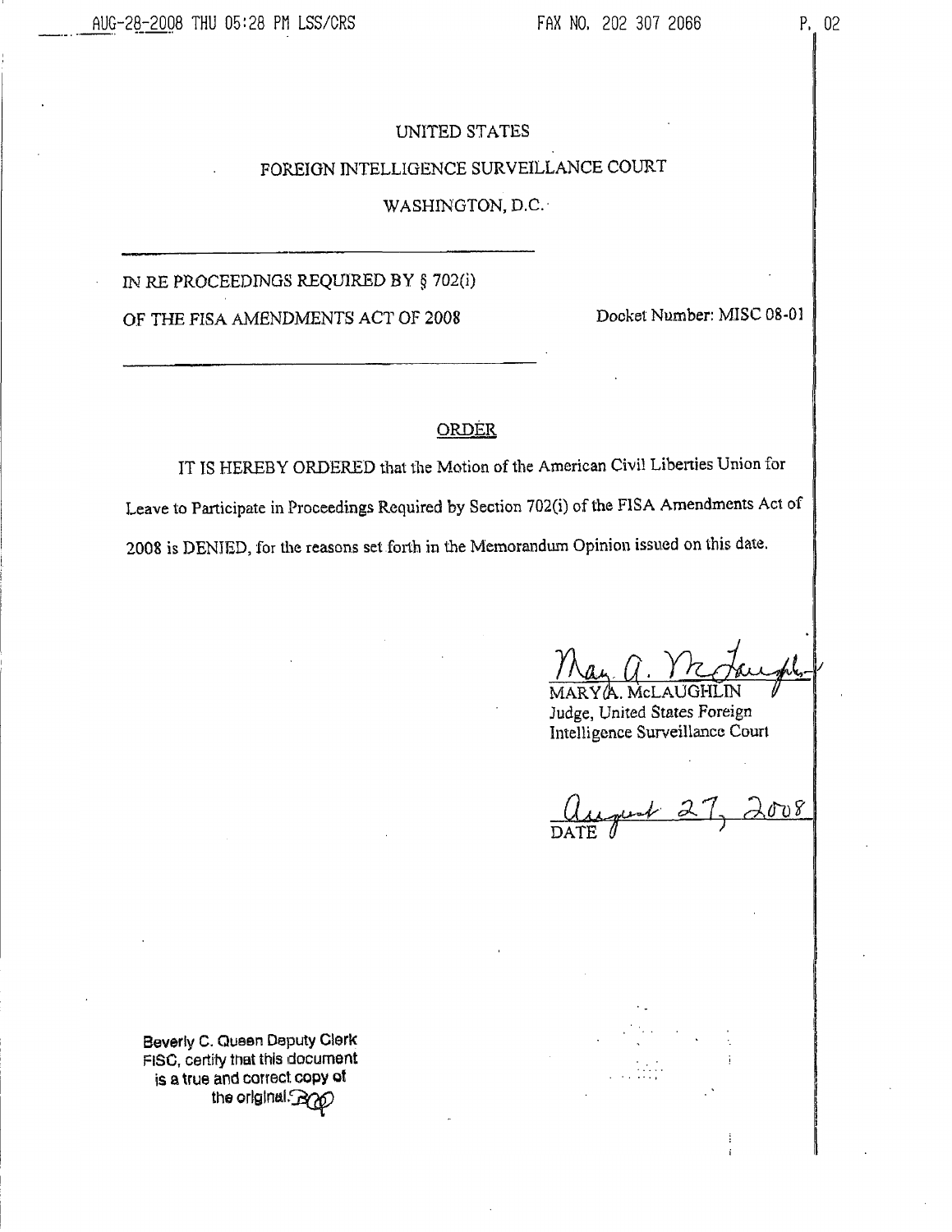# UNITED STATES FOREIGN INTELLIGENCE SURVEILLANCE COURT

# WASHINGTON, D.C.

# IN RE PROCEEDINGS REQUIRED BY § 702(i)

OF THE FISA AMENDMENTS ACT OF 2008 Docket Number: MISC 08-01

## MEMORANDUM OPINION<sup>1</sup>

This matter comes before the Court on the "Motion for Leave to Participate in Proceedings Required by  $\S$  702(i) of the FISA Amendments Act of 2008," filed by the American Civil Liberties Union ("ACLU") on July 10, 2008 ("ACLU motion"). In accordance with a scheduling order issued cm July 17, 2008, the Government filed its "Opposition to the American Civil Liberties Union's Motion for Leave to Participate in Proceedings Required by § 702(i) of the FISA Amendments Act of 2008" on July 29,2008. The ACLU filed a "Reply Memorandum in Support of Motion for Leave to Participate in Proceedings Required by  $\S 702(i)$ of the FISA Amendments Act of 2008" on August 5, 2008. For the reasons described below, the Court denies the ACLU's motion.

#### **BACKGROUND**

### Section 702 of the Foreign Intelligence Surveillance Act

In its motion, the ACLU seeks information about, and the opportunity to participate in, judicial proceedings required under Section 702(i) of the Foreign Intelligence Surveillance Act ("FISA"), as most recently amended by the FISA Amendments Act of 2008 ('TAA7'), Pub L.

' The Government's filing in this case was unclassified; this opinion does not go beyond the factual assertions that were contained in the Government's filing.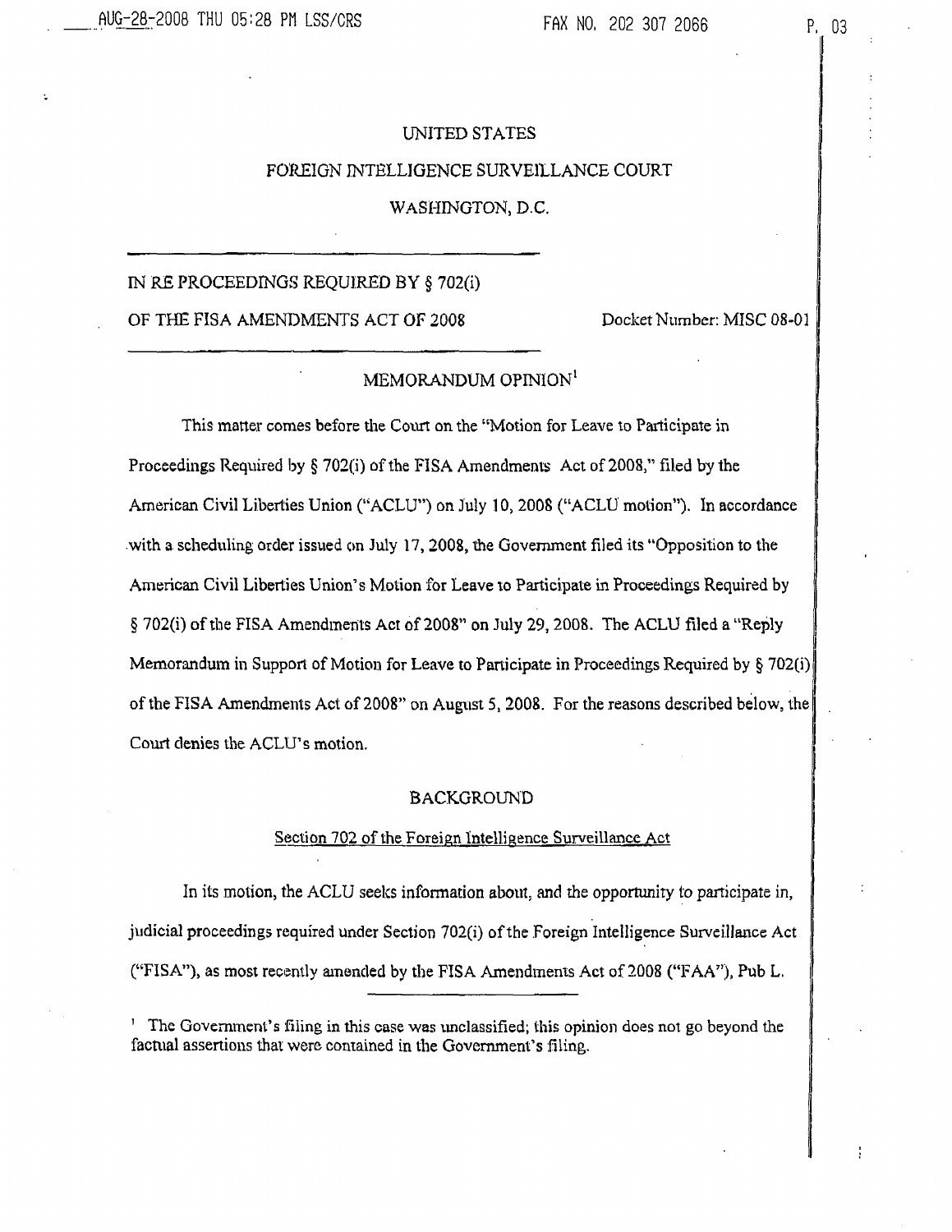No. 110-261,122 Stat. 2436. Section 702 ofFlSA (codified at 50 U.S.C. § 1881a) specifies circumstances under which the Government can authorize the targeting of non-United States persons reasonably believed to be outside the United States, to acquire foreign intelligence information. The FAA imposes several limitations upon and requirements for the exercise of this authority.

Among other requirements, the FAA provides that "[t]he Attorney General, in consultation with the Director of National Intelligence, shall adopt targeting procedures that are reasonably designed to  $-(A)$  ensure that any acquisition authorized under subsection (a) is limited to targeting persons reasonably believed to be located outside the United States; and (B) prevent the intentional acquisition of any communication as to which the sender and all intended recipients are known at the time of the acquisition to be located in the United States." 50 U.S.C.  $§ 1881a(d)(1).$ 

The FAA further provides that the Attorney General, again in consultation with the Director of National Intelligence, "shall adopt minimization procedures that meet the definition of minimization procedures under section 1801(h) or 1821(4) . . . as appropriate, for acquisitions authorized under subsection (a)." Id.  $\S$  1881a(e)(1).

Finally, the Attorney General and the Director of National Intelligence are required to submit to the Foreign Intelligence Surveillance Court ("FISC") a written certification. Among other things, this certification must attest (1) that there are procedures in place that are reasonably designed to ensure that an acquisition authorized under subsection (a) is limited to targeting persons reasonably believed to be located outside the United States, and to prevent the intentional acquisition of any communication as to which the sender and all intended recipients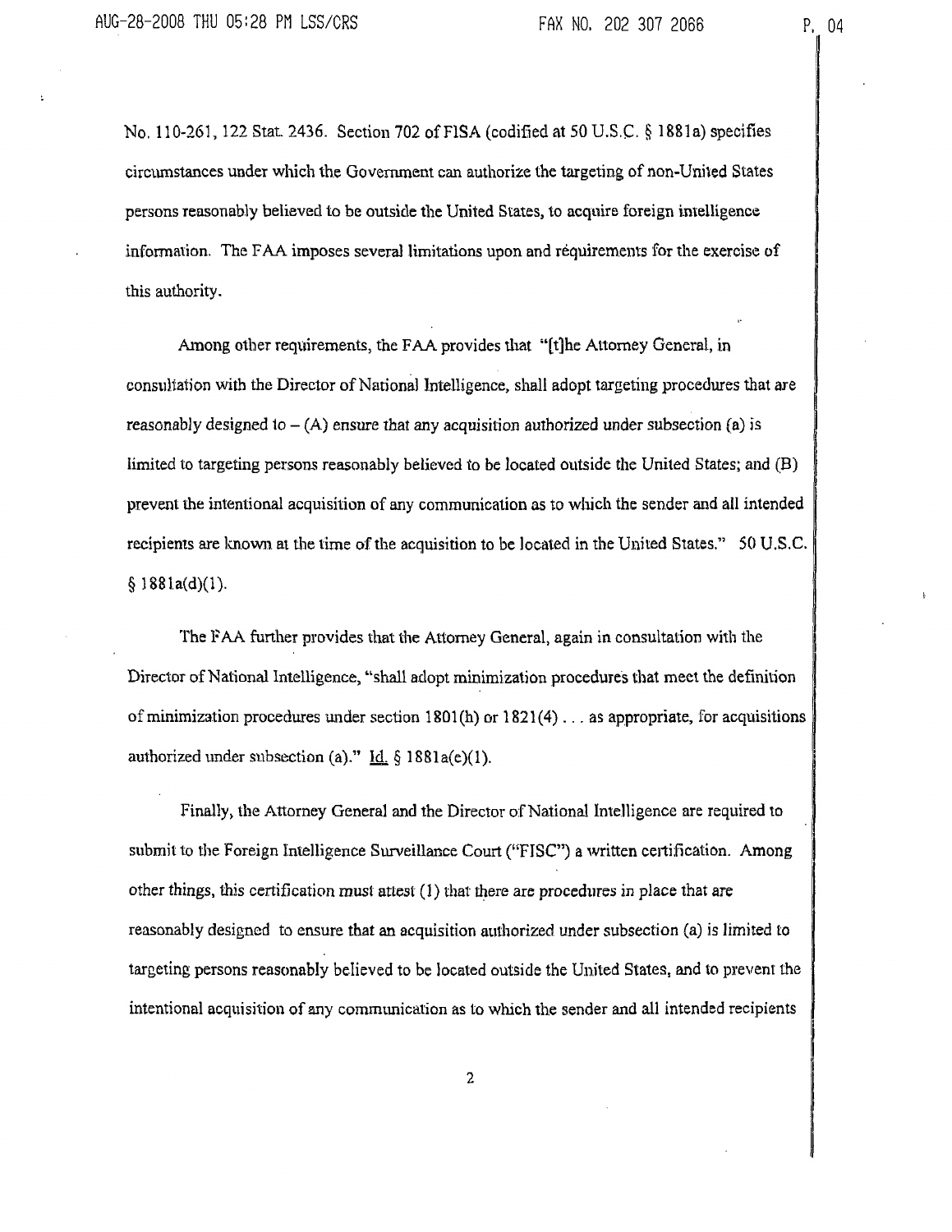are known at the time of the acquisition to be located in the United States; (2) that the minimization procedures to be used with respect to such an acquisition meet the definition of minimization procedures under section  $1801(h)$  or  $1821(4)$  of FISA, as appropriate; and (3) that both the targeting and the minimization procedures either have been approved, have been submitted for approval, or will be submitted with the certification for approval by the FISC. Id.  $§ 1881a(g)(2)(A)(i)-(ii).$ 

#### Judicial Review under Section 702(i)

The FAA provides that the FISC shall have jurisdiction to review the certification, the targeting procedures and the minimization procedures. Id § 1881a(i)(1)(A). As the ACLU notes in its motion, however, the Court's role here is "narrowly circumscribed." ACLU Mot. at 5. With respect to the certification, the FISC is merely to "determine whether the certification contains all the required elements." Id.  $\S$  1881a(i)(2)(A). The Court is to review the targeting procedures to "assess whether the procedures are reasonably designed to  $-$  (i) ensure that an acquisition authorized under subsection (a) is limited to targeting persons reasonably believed to be located outside the United States; and (ii) prevent the intentional acquisition of any communication as to which the sender and all intended recipients are known at the time of the acquisition to be located in the United States." Id. § 1881a(i)(2)(B). As for the minimization procedures, the Court must "assess whether such procedures meet the definition of minimization procedures under section 1801(h) or section 1821(4) of this title, as appropriate." Id.  $§ 1881a(i)(2)(C).$ 

The FAA further provides that the FISC shall enter an order approving the certification . and the use, or continued use, of the targeting and minimization procedures if the Court finds that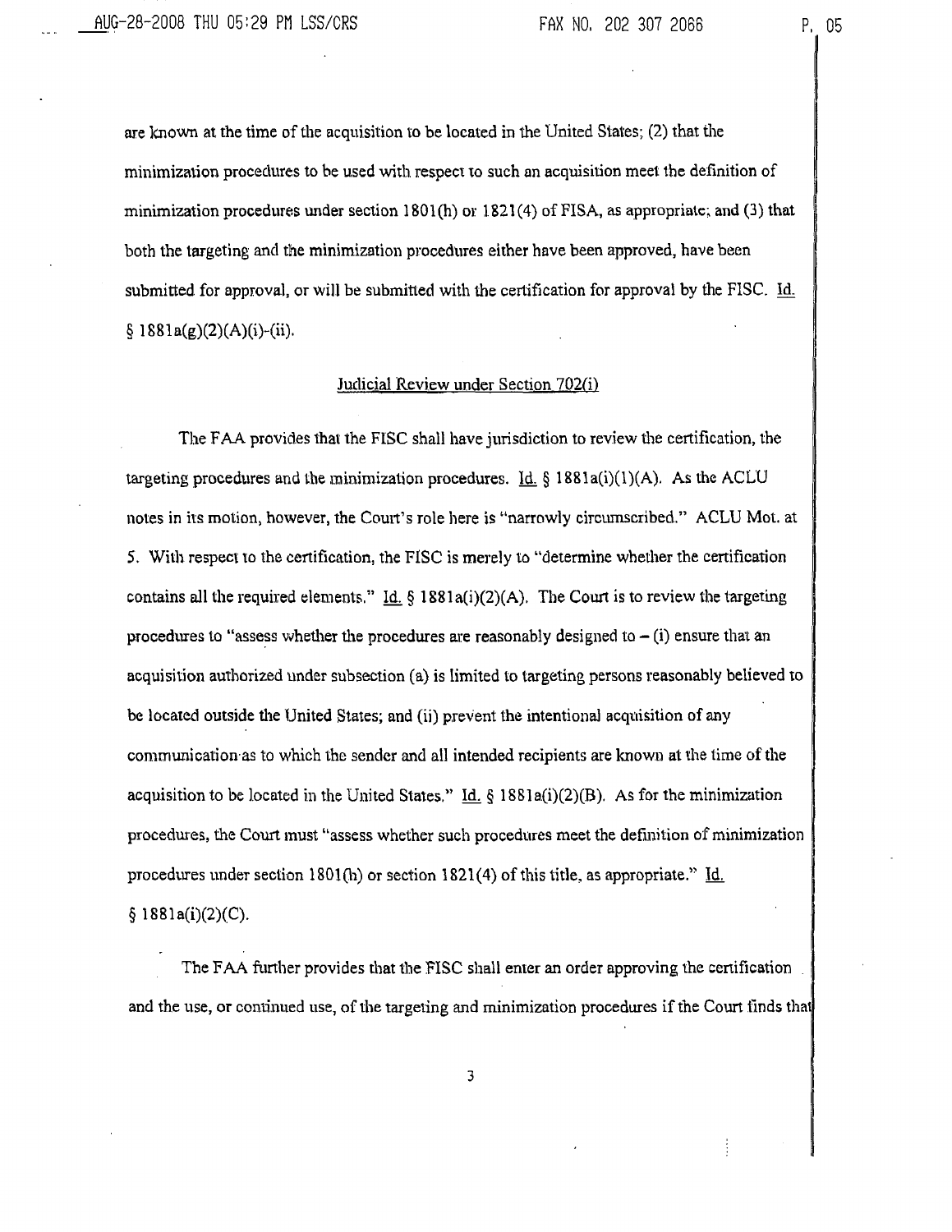AUG-28-2008 THU 05:29 PN LSS/CRS

the certification contains all the required elements, and that the targeting and minimization procedures are consistent with the requirements of Sections  $1881a(d)(1)$  and  $1881a(e)(1)$  and "with the Fourth Amendment to the Constitution of the United States." Id.  $\S$  1881a(i)(3)(A), Should the Court conclude that it cannot make these findings, the Court shall either order the Government to correct any deficiency identified by the Court or cease or not begin implementation of the authorization for which the certification was submitted.  $\underline{Id}$ .  $§ 1881a(i)(3)(B).$ 

#### The ACLU's Motion

In its motion, the ACLU requests:

- (1) that it be notified of the caption and briefing schedule for any proceedings under Section 702(i) in which this Court will consider legal questions relating to the scope, meaning and constitutionality of the FAA;
- (2) that, in connection with such proceedings, the Court require the Government to file public versions of its legal briefs, with only those redactions necessary to protect information that is properly classified;
- (3) that, in connection with such proceedings, the ACLU be granted leave to file a legal brief addressing the constitutionality of the FAA and to participate in oral argument before the Court; and
- (4) that any legal opinions issued by the Court at the conclusion of such proceedings be made available to the public, with only those redactions necessary to protect information that is properly classified.

ACLU Mot. at 2. The relief sought by the ACLU can be viewed as falling into two categories, which to a certain degree overlap: (1) a request for the release of records (i.e., any legal briefs filed by the Government and legal opinions issued by the Court in connection to  $\S 702(i)$ proceedings) similar to that which was considered by this court last year in In. re Motion for Release of Court Records. 526 F. Supp, 2d 484 (Foreign Intel. Surv. Ct. 2007); and (2) a more general request to participate in the Court's review under  $\S$  702(i) (i.e., to be granted leave to file a legal brief and to participate in ora! argument). The ACLU's request to be notified of the

4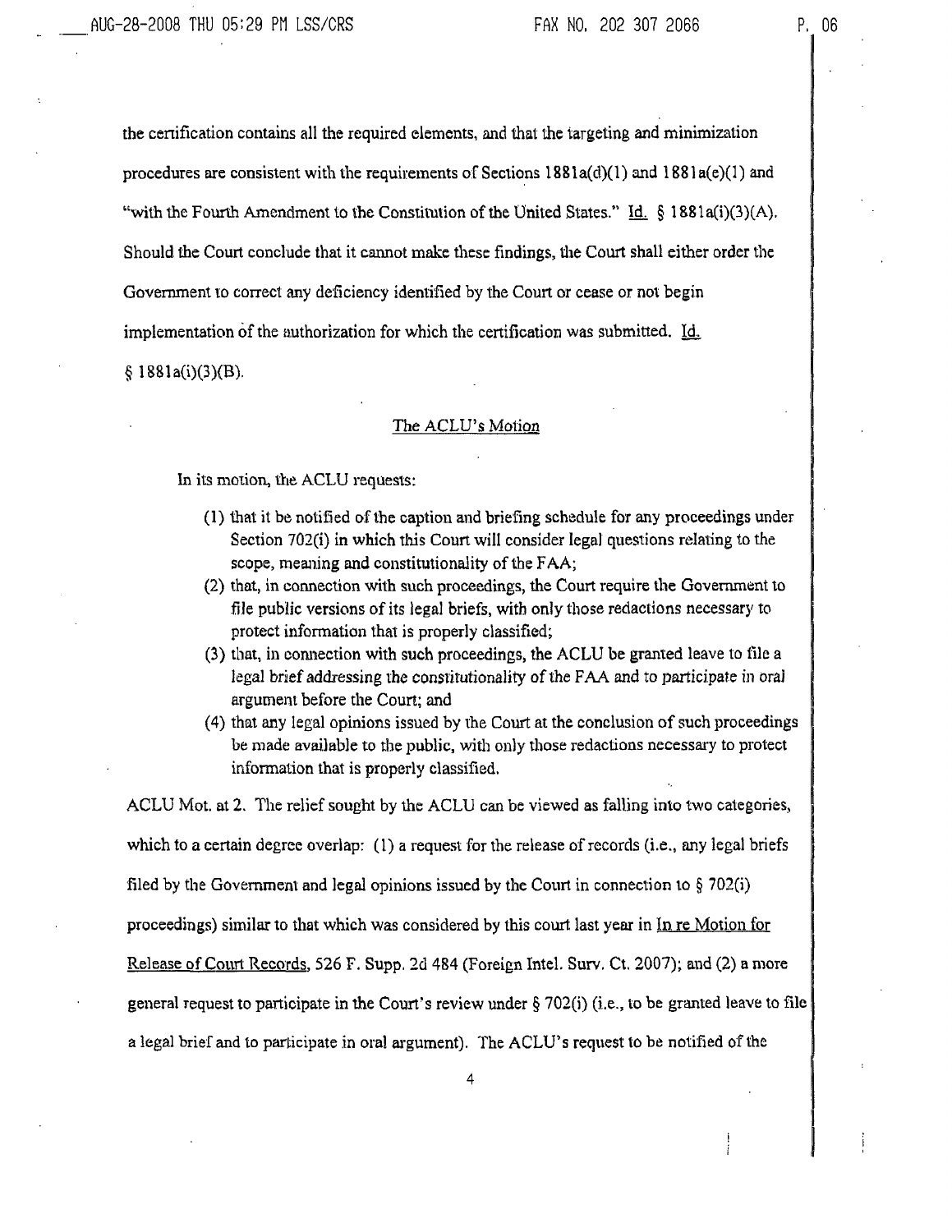caption and briefing schedule of particular proceedings under § 702(i) is a bit of a hybrid; it is in effect a request for release of records, made in order to facilitate the ACLU's participation in the matter.

# 1. The ACLU's Request for the Release of Records

The ACLU's request is similar to a request it made on August 9, 2007. At that time, the ACLU filed a motion with the FISC seeking the release of what it identified as court orders and Government pleadings regarding a surveillance program conducted by the National Security Agency. The court denied the motion, finding (1) that the common law provided no public right of access to the requested records; and (2) that the First Amendment provided no public right of access to the requested records. In re Motion for Release of Court Records, 526 F. Supp. 2d at 490-497, The court further declined to exercise any "residual discretion," should it exist, to release any portions of the records at issue, Id. at 497.

Although the records sought by the ACLU in the present motion are different from those it requested in 2007, this Court finds no reason to reach a different conclusion. These records also are to be maintained under the comprehensive statutory scheme described by Judge Bates in In re Motion for Release of Court Records as "designed to protect FISC records from routine public disclosure" and found to supercede any common law right of access. Id, at 491.

Nor is there a First Amendment right of access to the records, Application of the "experience and logic" tests adopted by the Supreme Court for assessing the existence of a qualified First Amendment right of access in Press-Enterprise Co. v. Superior Court, 478 U.S. 1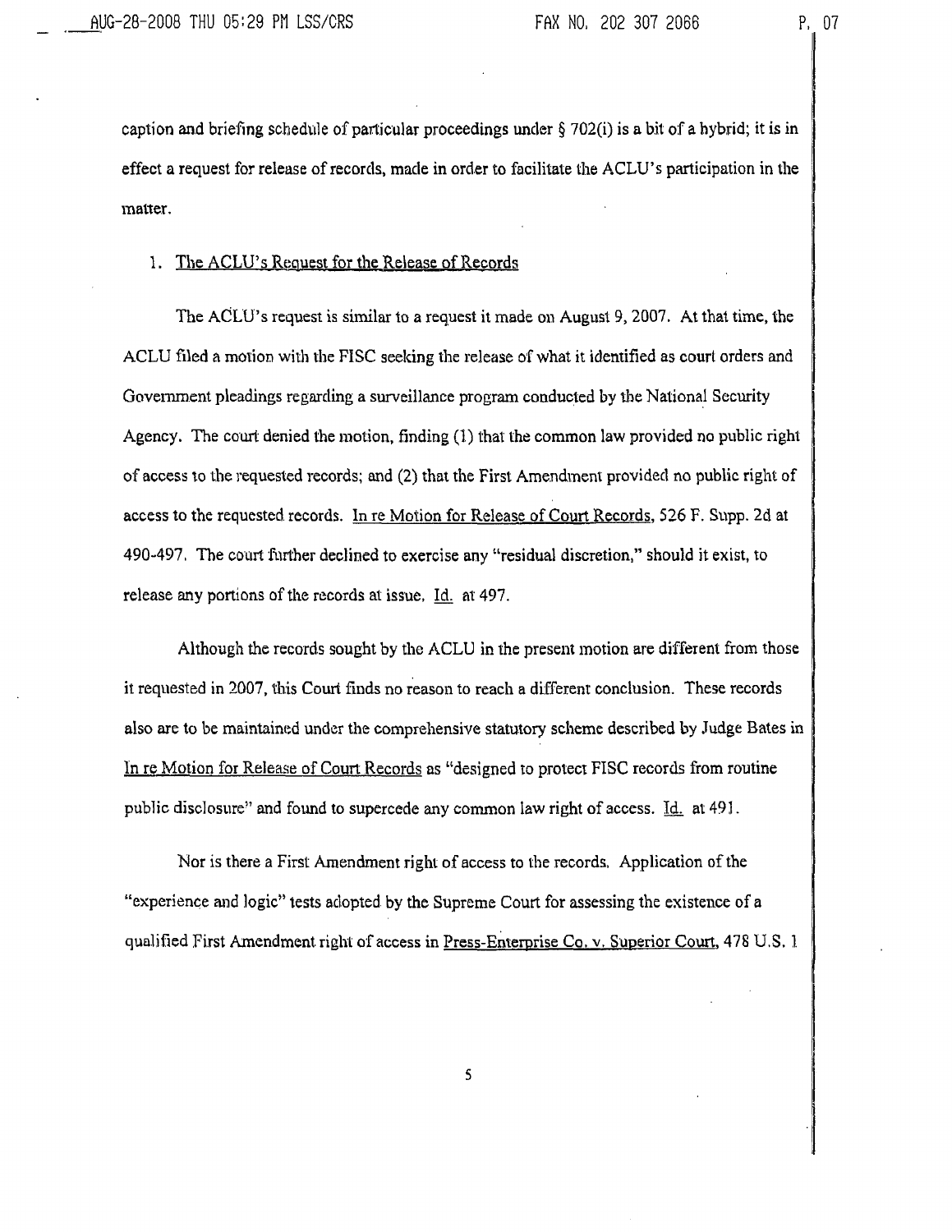(1986) (Press-Enterprise II) confirms that there is no such right of access to these documents.<sup>2</sup> First, the "experience" lest is not satisfied because neither the "place" nor the "process" has "historically been open to the press and general public." Id. at 8. The FISC has no tradition of openness, either with respect to its proceedings, its orders, or to Government briefings filed with the FISC. See In re Motion for Release of Court Records, 526 F. Supp. 2d at 492. Moreover, the specific process at issue here, proceedings under Section 702(i) of the FAA, is brand-new, and therefore cannot be said to have such a tradition.

Under Press-Enterprise II, the failure to satisfy the "experience" test alone defeats a claim for a First Amendment right of access. 478 U.S. at 9. See also In. Re Motion for Release of Court Records. 526 F. Supp. 2d at 493. But should the "logic" test even apply in this case, it is not satisfied because public access to these documents will not play a significant positive role in the functioning of the FISA process. The Government asserts that its certification, targeting procedures, and minimization procedures will provide the details of its sources and methods for collecting foreign intelligence information under the FAA and therefore will be classified. Gov't. Opp'n at 8. The ACLU responds that it is not seeking access to "properly classified information," ACLU Reply at 1, but contends that the Court should determine whether the Government's procedures are "properly" classified. Id. at 7.

<sup>&</sup>lt;sup>2</sup> "First, because a tradition of accessibility implies the favorable judgment of experiences, we have considered whether die place and process have historically been open to the press and general public." Press-Enterprise II. 478 U.S. at 8 (citations and internal quotation marks omitted). "Second, in this setting die Court has traditionally considered whether public access plays a significant positive role in the functioning of the particular process in question." Id. "If the particular proceeding in question passes these tests of experience and logic, a qualified First Amendment right of public access attaches." Id. at 9.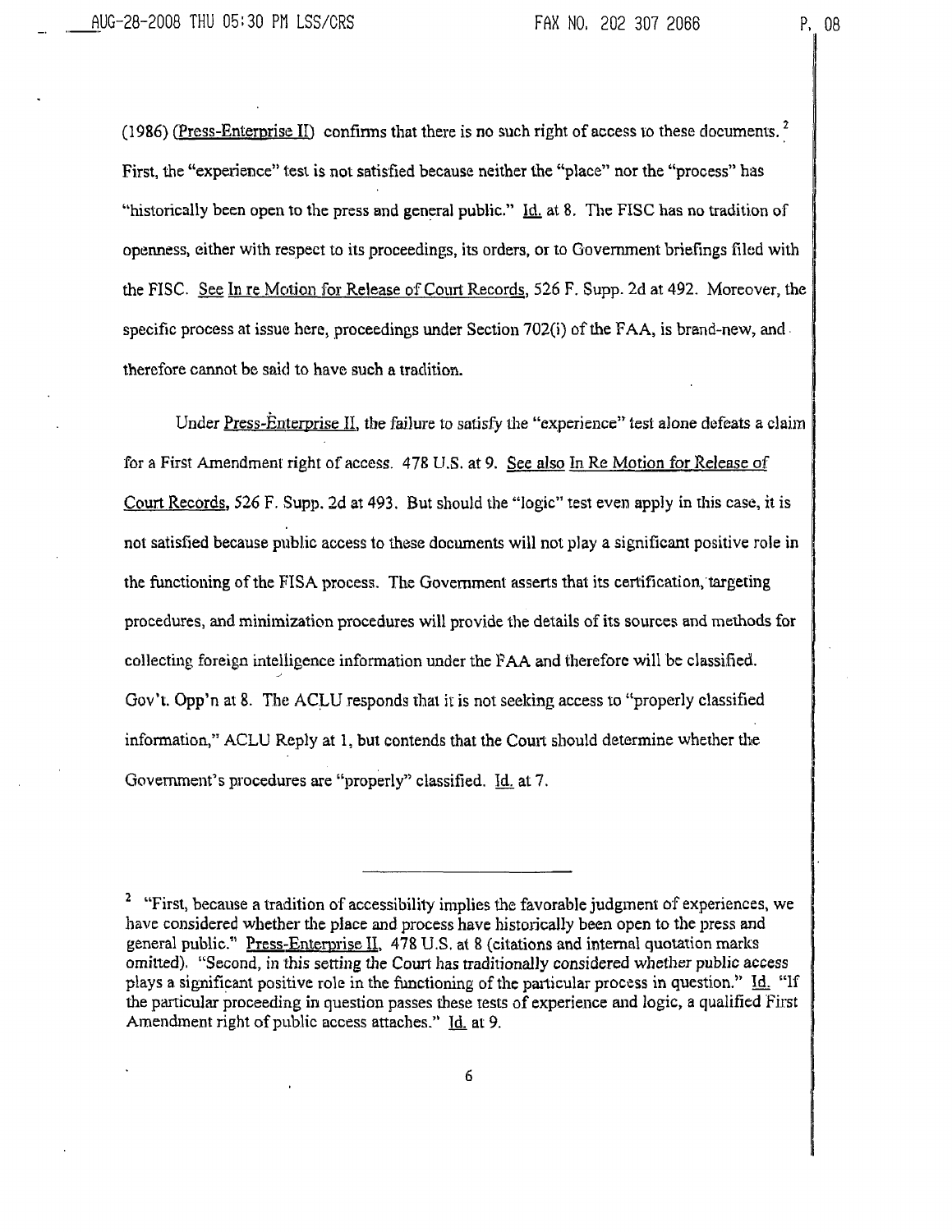Assuming, arguendo, that the Court does have the authority to undertake this type of inquiry, the "logic" test would still not be satisfied. Absent the Government's wholesale abuse of classification authority, which there is no reason to presume here, any disclosure resulting from such a review can be expected to be limited and incremental in nature. The fact that at most, only partial access to the documents could be provided undercuts the ACLU's ability to satisfy the "logic" test. As with the records at issue in  $In$  re Motion for Release of Court Records. "[t]he benefits from a partial release of declassified portions of the requested materials would be diminished, insofar as release with redactions may confuse or obscure, rather than illuminate, the decisions in question."  $526$  F. Supp. 2d at 495. Moreover, such a review could result in the release of information that should have remained classified.

Although it is possible to identify some benefits which might flow from public access to Government briefs and FISC orders related to Section 702(i) proceedings, the "logic" test is not satisfied because any such benefits would be outweighed by the risks to national security created by the potential exposure of the Government's targeting and minimization procedures. In short, the proceedings in Section 702(i) seem to be of the type "that would be totally frustrated if conducted openly." Press-Enterprise II, 478 U.S. at 8-9.

In the alternative, the ACLU contends that the Court should exercise its discretion to grant the relief it requests because the FAA has "sweeping implications for the rights of U.S. citizens and residents," ACLU Reply at 7, and the Section 702(i) proceedings "should be adversarial and as informed and transparent as possible," ACLU Mot. at 9. Assuming that such discretion resides with the Court, it declines to exercise that authority here. Providing the ACLU with access to the materials provided to the FISC in connection with the Section 702(i) review, and with the Court's assessment of the Government submissions, would create risks to national

7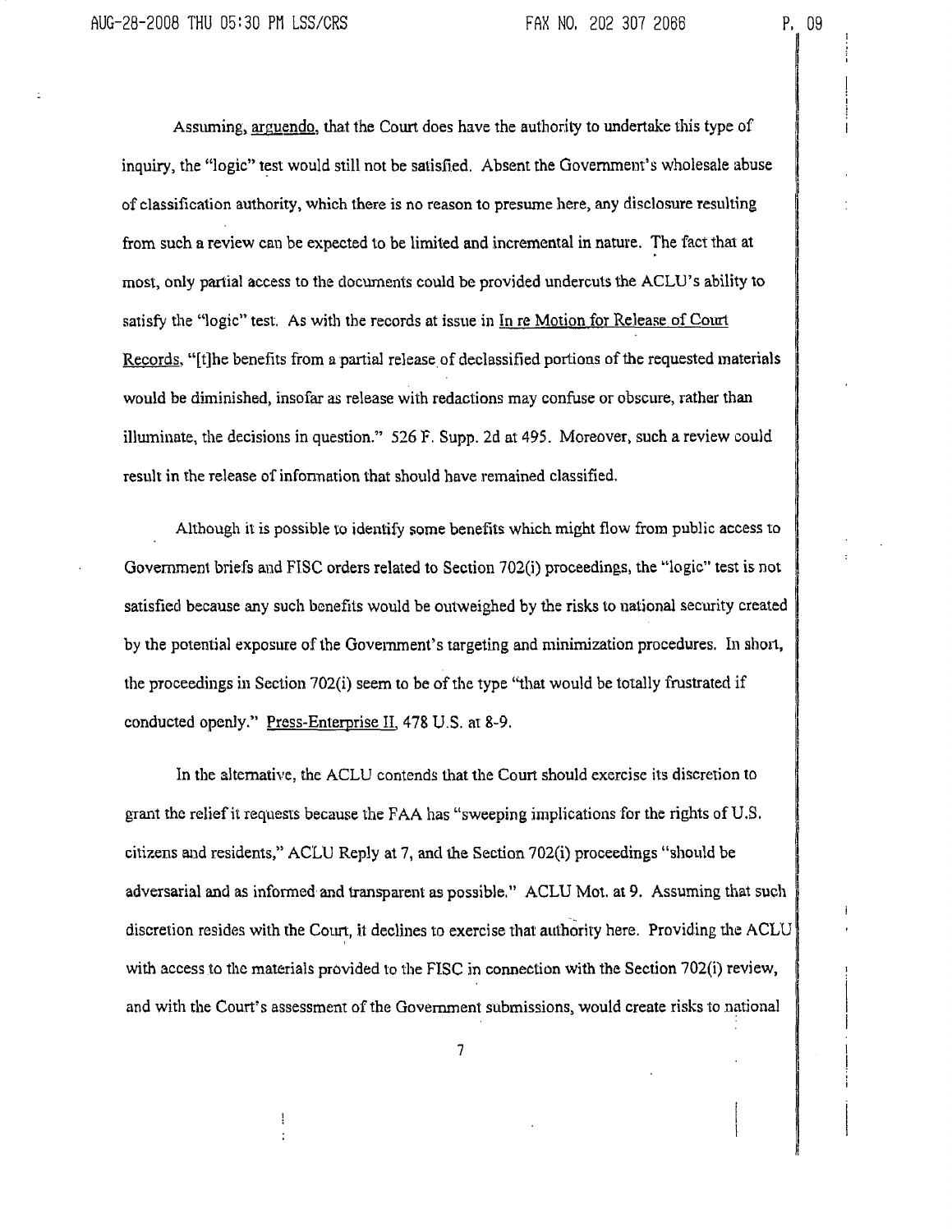i

security that far outweigh any potential benefit to be gained by providing the ACLU with access to the requested records.<sup>3</sup>

2. The ACLU's Request to Participate in Section 702(i) Proceedings before the FISC

The ACLU also seeks leave, in connection with proceedings under Section 702(i), to file a legal brief addressing the constitutionality of the FAA, and to participate in oral argument before the Court. The Court denies this request as well. First, the ACLU has no right to such participation. The FAA does not provide for such participation by a party other than the Government. Second, assuming that the Court has the discretion to allow such participation, it declines to do so. For the reasons described below, the ACLU's participation is unlikely to provide meaningful assistance to the Court.

First, the FAA itself does not provide for participation by a party other than the Government in the Court's review of the Government's certification and procedures. In fact, it provides that only the Government may file a petition with the Foreign Intelligence Surveillance Court of Review for review of the Court's order resulting from its review of the certification and procedures. 50 U.S.C. § 1881a(i)(4)(A). By contrast, Section 702(h) explicitly provides for the participation of parlies other than the Government, in that electronic communication service providers can bring a challenge in the FISC to directives issued to them under the FAA.  $\underline{Id}$ .

<sup>&</sup>lt;sup>3</sup> Even in a context where a criminal defendant's Sixth Amendment rights are at issue, FISA provides that materials may be disclosed to the aggrieved person "only where such disclosure is necessary to make an accurate determination of the legality of the surveillance." 50 U.S.C. § 1806(f) (emphasis added). As Section 702(i) does not include a similar mechanism for disclosing materials when deemed necessary to the Court's review, the Court will decline to disclose such materials in this case, when it believes that disclosure is not only unnecessary to the Court's determination but also unlikely to be useful, for the reasons discussed below.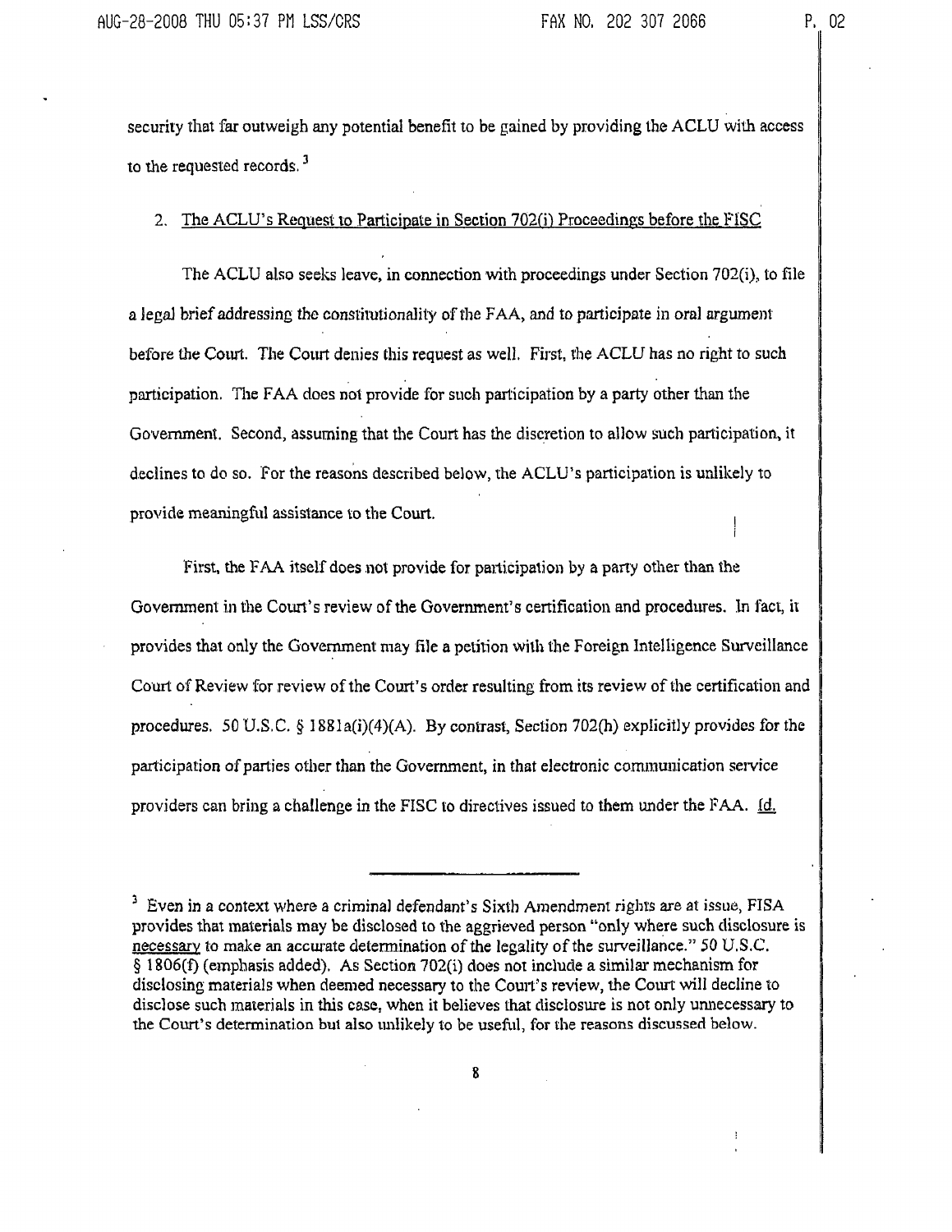§ 1881a(h)(4). The FAA also expressly gives these providers a right to appeal. Id. § 1881a(h)(6).

In addition, even before the enactment of the FAA, Congress provided for the participation of parties other than the Government in the limited context of providing a right of challenge in the FISC to those receiving orders for the production of tangible things pursuant to 50 U.S.C. § 1861. Id. § 1861(f)(2). The lack of analogous provisions for proceedings under Section 702(i) strongly suggests that Congress did not contemplate the Court's review of the certification and procedures to be anything other than an ex parte proceeding.

Second, as described above, the Court's review under Section 702(i) is limited to three specific components: the certification, the targeting procedures and the minimization procedures. The Court's review of the certification is limited to determining whether the certification contains all of the elements required by the statute. As to the targeting procedures adopted by the Government, the Court must review the procedures to "assess whether the procedures are reasonably designed to  $-(i)$  ensure that an acquisition authorized under subsection, (a) is limited to targeting persons reasonably believed to be located outside the United States; and (ii) prevent the intentional acquisition of any communication as to which the sender and all intended recipients are known, at the time of the acquisition to be located in the United States." 50 U.S.C. § 1881a(i)(2)(B). As to the minimization procedures, the Court must "assess whether such procedures meet the definition of minimization procedures under section 1801(h) or section 1821(4) of this title, as appropriate." Id.  $\S$  1881a(i)(2)(C). Finally, the Court must decide whether the targeting and minimization procedures are consistent with the Fourth Amendment. Id.  $\S$  1881a(i)(3)(A).

9